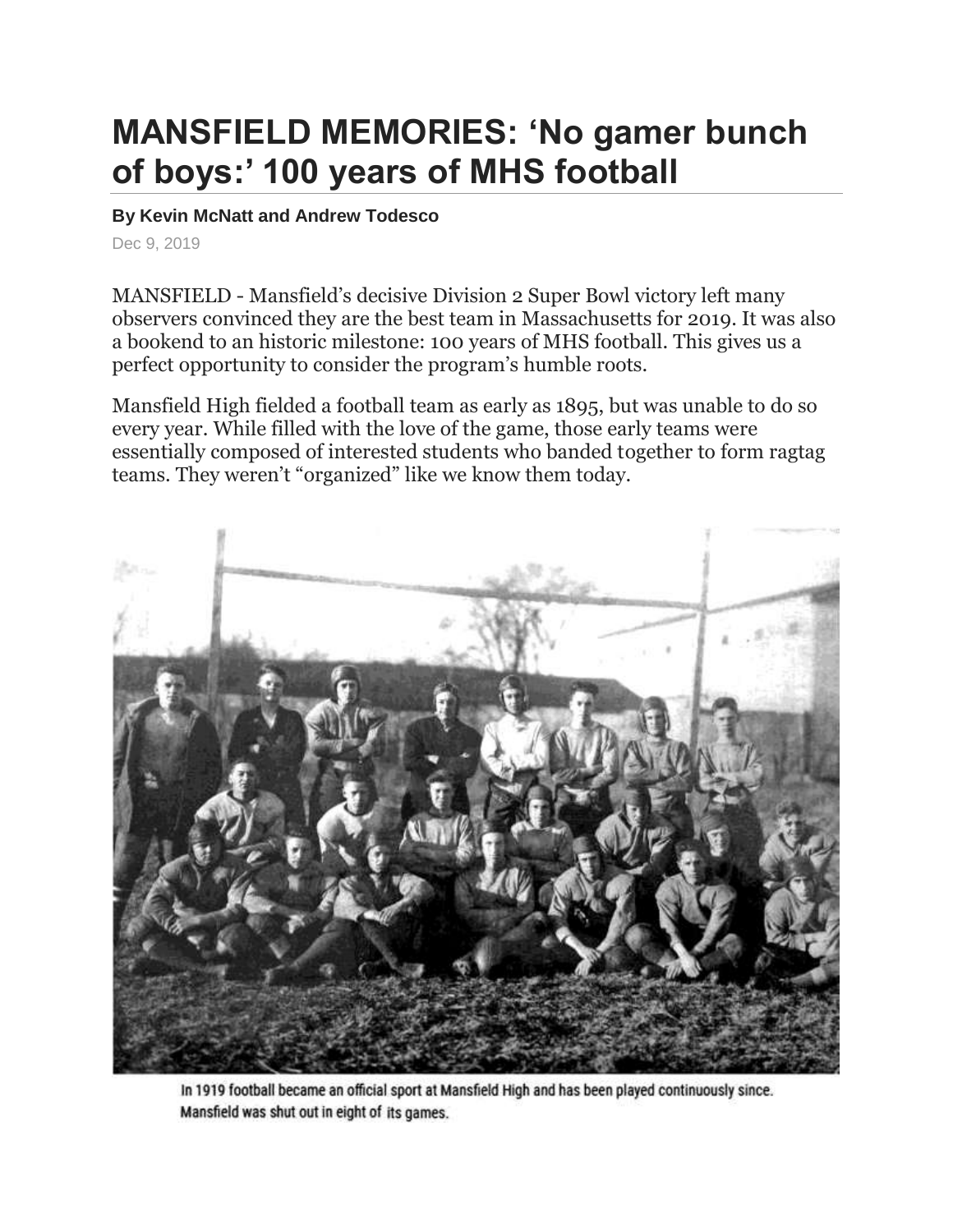In 1919 football became an official sport at Mansfield High and has been played continuously since. That year a 10-game schedule was arranged by Manager George Jackson. The team was coached by Harold "Sid" Drew, a 21-year old teacher at MHS. Mansfield was shut out in eight of its games. They played several schools that were much bigger and more experienced. They managed to win the other two games.

Mansfield kicked off its inaugural season on Saturday, Sept. 27, 1919 at Norwood. The result was a 37-0 loss, although Mansfield was driving when the final whistle blew. The following Saturday resulted in a whopping 77-0 loss at Brockton, who started their second team only to bring in the first team later. Brockton's size and experience was too much for the fledgling MHS squad.

Mansfield's first home game was played on Oct. 11, a 32-0 loss to Dedham. Home games were played on a newly created gridiron at Fuller's Field. It was at the end of Wilson Place where we would now find the Cedar Court senior housing. At that time the high school was on Park Row in what is now the town hall, so Fuller's Field was just down the street.

Next was a 38-0 defeat in Fall River at the hands of Durfee High School, who made good use of the forward pass.

"Our boys played a good game ... while Durfee started an aerial attack which lasted the entire game," according to Coach Drew.

The team returned home on Oct. 25th to record its first official victory in the program's history, a 21-6 victory over Westboro.

"Westboro was outclassed in all departments of the game," said the yearbook. "They scored their only touchdown by a fluke play, after which Mansfield took the ball down the field on line plunges and [Kenneth] Patterson



Mansfield High School's first official football team was coached by Harold "Sid" Drew, a 21-year old teacher at MHS.

made the first touchdown that a High School player has made for many years."